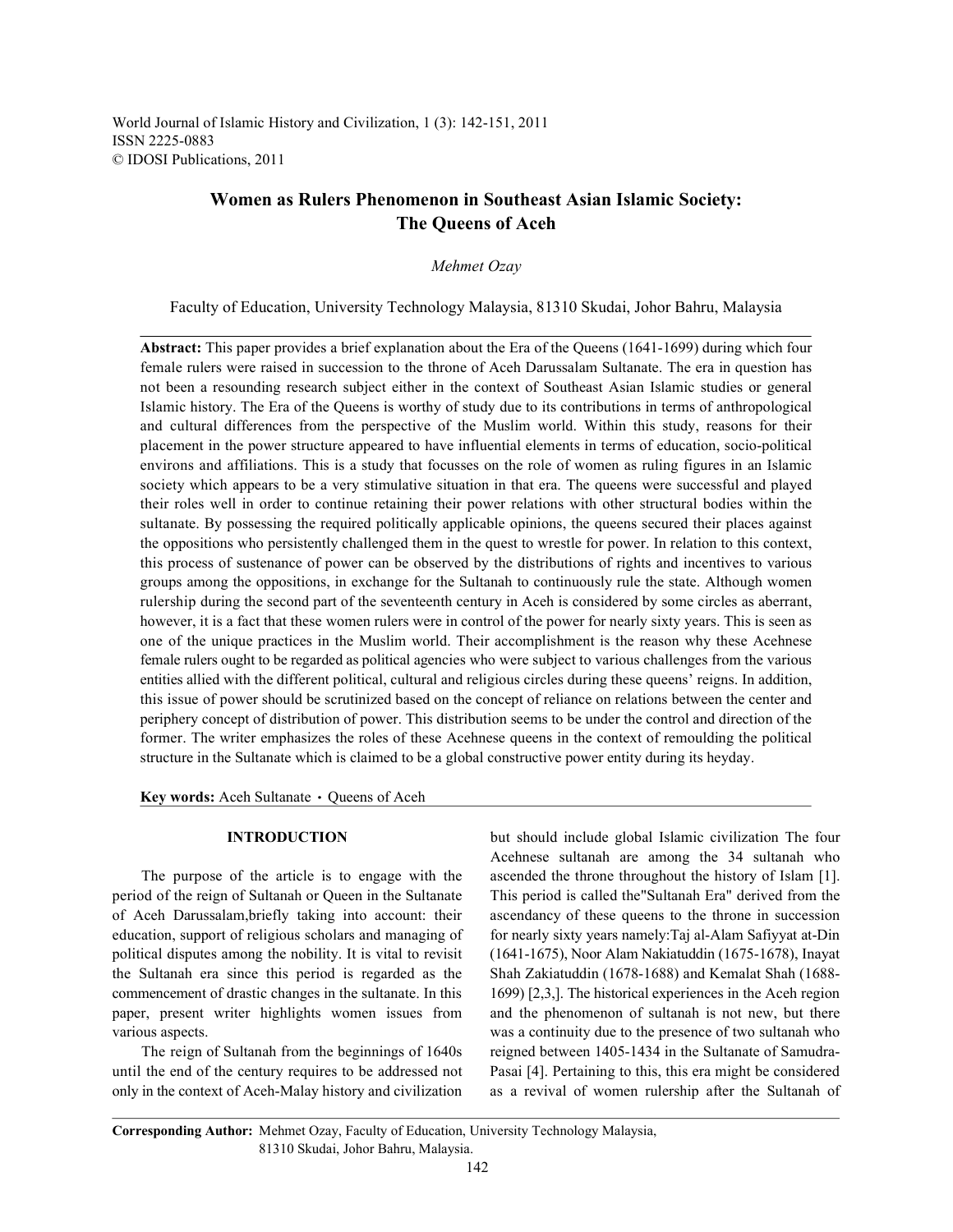historians to define this sultanah period in Aceh as a were divided into at least two factions recognized as the period of decline due to the loss of power during the reign ones who settled in Banda Aceh and the hinterland or of these four Sultanah. However, this phenomenon vicinity of the capital city.. should be revisited because other causal factors which The fact that an alliance could not be materialized on are not only internal but external ones should be taken the issue of finding a new Sultan as this might have been into consideration. Despite all these criticisms of the a result of the political and economic competition among Sultanah period, it is arguable that the stagnation and themselves. Besides that, another factor pertaining to the decline are also the facts as much as the accomplishments tradition of protection of the power of dynasty since the of the golden era in the state based on Ibn Khaldun's establishment of a descendant of the sultans would be cycle theory pertaining to natural developmental stages considerations that complicated matters in the decision of growth and decline. It appears that during the reign of making process as to who should be enthroned. To the sultanah, there was a transition from a golden era to a appoint one of the nobles as the head of the state, might period of stagnation and decline. Notwithstanding, this have resulted in expansion of hostility and division. In situation does not necessiate deriving a conclusion that this case, at least among the nobility, it seems some the stagnation commenced because of these female rulers. circles continued to show respect and loyalty to the

the experience of the sultanah constitutes a distinct someone who is accepted by the majority. Otherwise, a period in the history of the Sultanate. First, there was a selection of a noble without these criteria would have lead differentiation from the political tradition which was to factions and political chaos in the state. In the selection dominated by male Sultans. Second, the sultanah of a new ruler after the death of Iskandar Sani, influential maintained social cohesion and unity among different policy-makers agreed on the appointment of the daughter levels of nobility and citizens, though, during that period, of Sultan Iskandar Muda as the ruler. On the other hand, Aceh witnessed a continuous process of political in response to the objections from secular circles, the oppositions. The trying situations stemmed from both authority was transferred to four leading noblemen as religious and political reasons; increasing its dose from compared to the previous political authority which was time to time, until the beginning of the 18th century. Third, imminent in the personality of Sultan Muda. even though women as the head of the state could not One other distinguishing reason for adopting this find a place in the mainstream orthodox commentary of unothrodox selection for a new ruler, is the unique Islam, because as a general tendency, this is perceived as approach of referring to contemporaneous religious a violation of traditional religious teaching. However, scholars known as ulama. It should be acknowledged that leading scholars such as Ar-Raniri and Abdurrauf as- ulama played a significant role in the appointment of Singkili supported the enthronment of the four Sultanah. femaler rulers. With reference to this situation, there Even though concrete religious decrees have not been appears to be a very unique and unconventional discovered with regards to the scholars' support, but, their commentary in a classical Malay work entitled Taj ussupport allowed the Sultanah to become rulers of the Salatin written by Bukhari Jauhari in 1603 in Aceh on Sultanate [8]. Sultanate [8]. interpretations of women rulership in Islam. The book

**Oligarchy:** In the origins of the reigns of the Sultanah, orthodox commentary. Thus, the study of women as rulers lies internal and external factors. It began during the reign adds something exceptional to conventional practices of Iskandar Sani, who passed away in January of 1641 at whereby in the condition of extraordinary cases, a female

Samudra-Pasai in the 15th century. However, there is power struggle between arch rivals, although the nobility minimal detailed information about the era of these four could have managed to restore the power and take the sultanah, though, some data could be found in local responsibility in the decision making process by sources and European travellers books [5-7]. enthroning a new sultan. However, the fact was that the There is a prevailing tendency for contemporary nobility were not united among themselves, instead they

Beyond this presumption of the cause for the decline, traditions of the dynasty, as the preference is to enthrone

**Transition Too Female Rulership: from Monarchy to** be rulers in an Islamic state according to historical a relatively young age and did not leave any male heir, member of the dynasty could be enthroned [11-14]. Taj us thus causing disputes among the nobility as to whom Salatin was written about forty years before the should ascend to the throne  $[9,10]$ . The untimely death of enthronement of the first sultanah and this is a striking Iskandar Sani is claimed to have led to a long-lasting reference that places the importance of women in the mentions that, in principle, there is no place for women to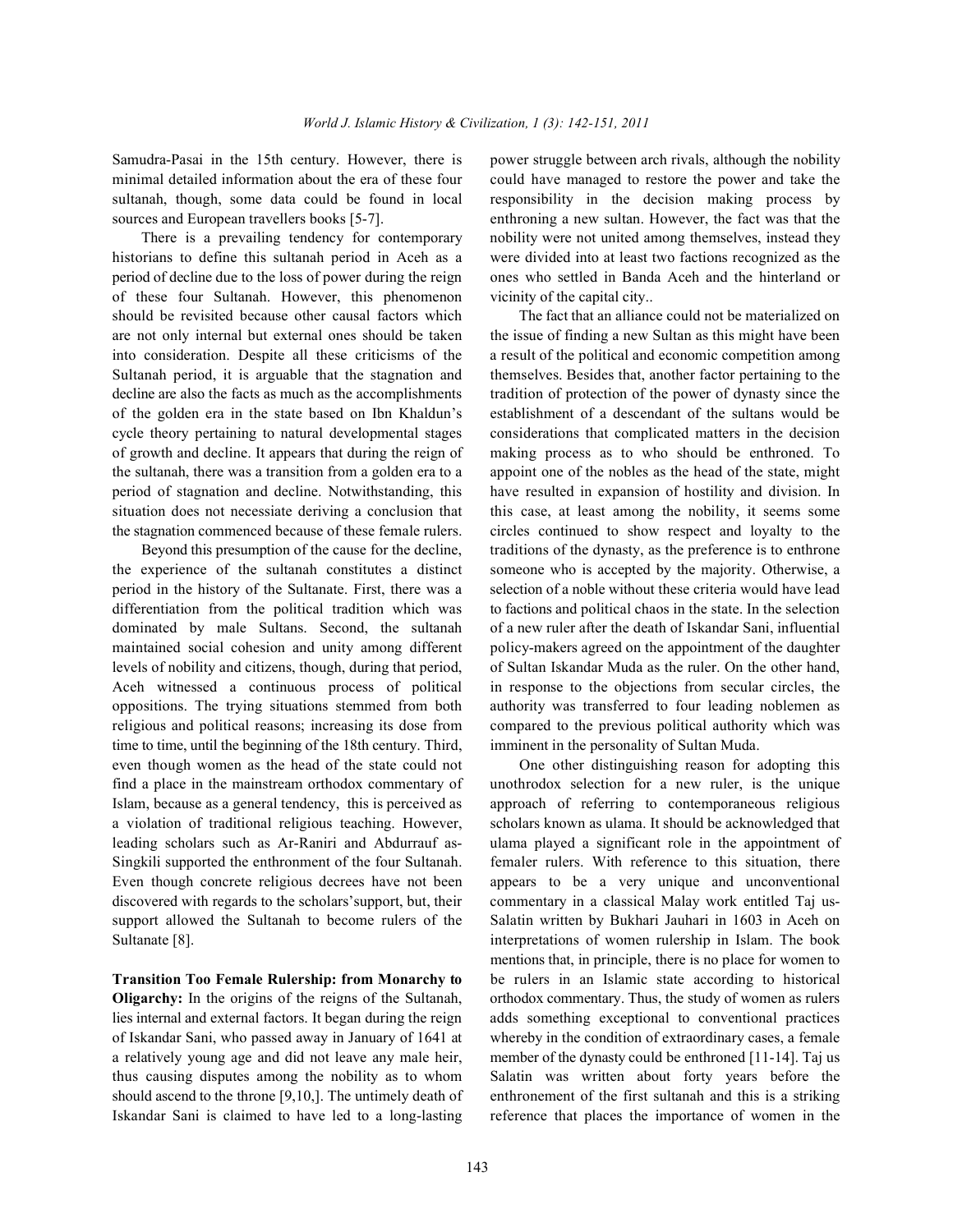context of political and religious situation in Aceh at • The daughter of Iskandar Muda, a sweet-natured, that time. Notwithstanding that, the writer has not compassionate and benevolent personality, had the seen any references related to the works of these ability to communicate with the different factions and contemporaneous religious scholars referring to such sects [8]; matters. Since women as rulers is a very unique • The situation was on the verge of a political crisis if issue, it is important to study how local sources and the appointment of a ruler was someone outside the ulama solved and contributed towards resolving the palace circle, which would have caused the rulership issue. In particular, two distinguished ulama separation of the state. Thus, the enthronment of a set out the nature of the relations with the political person must be connected to the dynastic lineage center as the determinative and contributive element and traditions for the sake of unity in the state; for the existence of the sultanate throughout the  $17th \cdot A$ s a daughter to the late SultanIskender Muda, who century. was distinguishingly successful during his reign in

a discussion among the political elites as well as the ulama believed to be have the capability to repeat or at to decide on who was going to be raised to the throne. least, continue to maintain the structured state There were strong objections, particularly, from the tradition. Besides that, respect was shown to her due representatives of Wahdet al-vucud who rejected the idea to her ancestry and extraordinary qualities [13]. of a reign by a woman ruler. However, Nureddin ar-Raniri,  $\cdot$  There were a few responsible individuals among the as the leading ulama of the period, overcame this aristocracy who truly considered the future of the difficulty. Besides that, the selection committee also state, even though they were looking after their own supported the idea that a new ruler is selected based on eco-political aspirations at the same time. Due to their lineage and leadership, thus, Safiyyat at-Din was raised to honesty and sincerity in putting matters of the state the throne [15]. It seems that Ar-Raniri had a very first, they put aside their disputes among themselves important historical role as a religious scholar in Aceh and supported a female member as the new ruler of who gave his support to women rulers. Beyond the the dynasty  $[16,17,]$ . religious factor, this appointment was also dependent on the socio-political situation. In this situation the position **Exclusive Education:** According to the available of Safiyyat at-Din as the daughter of Iskandar Muda and references, the first three sultanah were educated in the wife of Iskandar Sani, appear to have been influential palace compound of *Dar al-Dunia* by prominent scholars considerations that led to her appointment as the living in Aceh. Among the scholars were Nureddin Ar-

the question to be discussed further would be if it was education did not only include various Islamic sciences, appropriate and why was a woman was raised to the Arabic and Persian languages but also secular subjects throne. Another issue of importance would be, should such as law, administration, history, philosophy, literature this situation be given recognition as the first Sultanah which might be observed in other Islamic dynasties in the was the daughter of the sultan Iskandar Muda. Within the same era. Beyond this classical education process, there context of her appointment, the political aspirations of her are some references which mentioned their study of supporters ought to be determined as well. Based on English and Spanish with the help of a Dutch lady living these issues, it can be concluded that the socio-political in Aceh. Such an advanced education inevitably environment in Aceh at that time did create a necessity for benefitted them to the extent that the skills acquired identifying the best possible person as a ruler regardless included having a role in politics, handling international of gender as the main priority was to sustain unity in the policies and interacting with foreigners. By studying state. This was done by appointing someone from the foreign languages, this demonstrates that the royal family dynasty even though they were female members in order gave much attention to the socio-political relations with to prevent the country from facing a potentially Western countries and their representatives in the region deepening political crisis. [2,7,13,15,18-20,] Another interesting fact was that,

appointment of the female rulers is as follows: to the former sultanah [15].

- 
- 
- After Iskandar Sani passed away, there was every aspect of ruling the country, his daughter was
	-

Sultanah. Raniri, Sheikh Kemaleddin and Sheikh Abdulkahhar, who With reference to the discussions presented above, were the imams of Bait ar-Rahman mosque. Their private Summary of the factors which were significant in the family, but she had held the position of a private secretary although Zakiatuddin was a member of the sultanate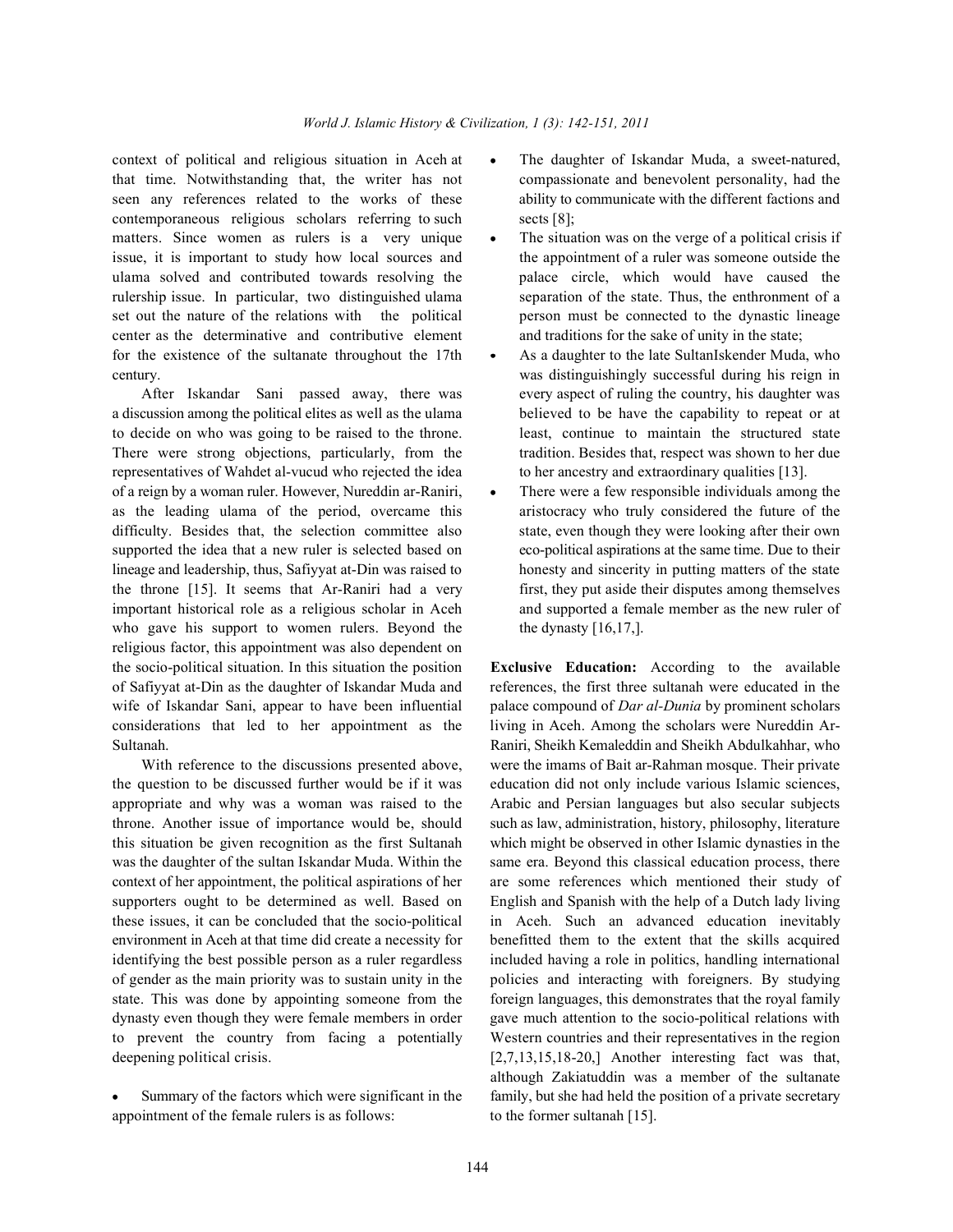one of the the forces behind the power is the approaches administrative level in the state and it reduced the and arguments of religious scholars. In addition to a role of the sultan to be limited to protecting the adat. On distinguished education that the Sultanah received, the the other hand, Syeikh'ul Islam was regarded as having support of well-known religious scholars ought to be full authority in the domain of religion. This social considered as a salient factor in influencing the ruler. In contract has become a proverb even used in this context, in some other Islamic states such as the contemporary Aceh context as "*Adat bak Po* Ottoman State, the Acehnese sultanah acquired full *Teumereuhom, hukom bak Syiah Kuala*" since the time support from the Syeikh al-Islam whom the former of Iskandar Muda. appointed [21]. Such a support cannot be ignored since there were rivalry and factions among nobility and **Era of Sultanah (1641-1699) as the Era of Female Rulers** religious scholars in various degrees. There were those **in Aceh:** Surviving the political and theological who were against the female rulership and might have disputes and attempts of some nobles to influence the caused not only political disturbances in the state political power as well as being able to hold on to the authority, but also social ones, affecting the larger power as the center for a long time is proof that Safiyyat sections of the society. Ar-Raniri stresses on some at-Din had the qualifications on how to manage political features of Safiyyat at-Din in his work *Bustan us-Salatin*. disputes among the factions [13]. She was in control for He claims that she supported and encouraged the more than 34 years and this makes it worthy of discussion implementation of Islamic law. This was demonstrated by about the era of her reign. Though the nobility did get her actions that she cared alot and showed her affection some political mileage from the central authority at the as that of a mother towards her son in terms of her expense of decreasing the authority of the palace circles, attitude towards the Acehnese [10,13,22]. In addition, Safiyyat at-Din, who was raised to the throne by the Safiyyat at-Din was not only a women ruler in an Islamic support of various circles, should be regarded as world but was also acknowledged by the European successful in her attempts to maintain stability in the state kingdoms as it was a unique monarchy in that era  $[2,6,19]$ . [14,16,26].

Mecca in particular, took a position, though indirectly, four aristocrats as well as possessing the dignity and in the discussions between Acehnese scholars which powerful image as the daughter of Muda. Despite being made the situation even more crucial and binding, from a enthroned with the support of the leading circles of the global Islamic perspective. It is known that there were two Acehnese society, it is difficult to interprete that the era opposing groups against the female rulers. The first group of Safiyyat at-Dinn was free of political crisis. Most of the emerged among the conservative scholars and the second time, the power struggle took place between the nobles, one formed the nobility from Sagi XXII, which will be which Safiyyat at-Din had continuously observed and elaborated below [23]. Even though, they were known as supervised as to sustain the balance of power [13]. It can opposition groups, they openly expressed their opinions be presumed that she negated entirely the opposition's and challenged the female rule in the face of the support threat as she was able to sit on the throne for nearly 34 by Abdurrauf as-Singkilî, a distinguished religious years. This duration of being in power proves that she scholar, who was widely respected by both the ruling was capable of maintaining the balance between political circles and the larger sections of the society. However, elites and at the same time, secured her own position. they continuously opposed the decison to select another If the intense political disputes on the enthronment female to be the head of the state, particularly during the of a new sultan, which immediately reappeared after the transition period upon each sultanah's passing [24]. death of each sultanah are overlooked, this long period However, the support ended for the Sultanah ended after under the oligarchic structure of the nobility would seem the death of Abdurrauf as-Singkili and this meant that the relatively quite. Features that ought to be addressed are opposition factions became stronger and tried to dethrone as follows: the fourth sultanah. This was done through an attempt of obtaining a religious declaration from the Chief Qadi of  $\bullet$  A new political paradigm based on mutual

Syeikh'ul Islam had been determined and there were of Safiyyat at-Din because this had encouraged clearly drawn boundaries between them. This might be commercial activity.

**Support of Contemporary Religious Scholars:** In this era, understood as a type of social contract at the

In this ruler selection process, the Chief Qadi of She was enthroned because of the support given by

Mecca in 1699 [25]. Understandings and benefits for foreigners in In previous eras, the roles of the sultans and the particular the Dutch presence during the long reign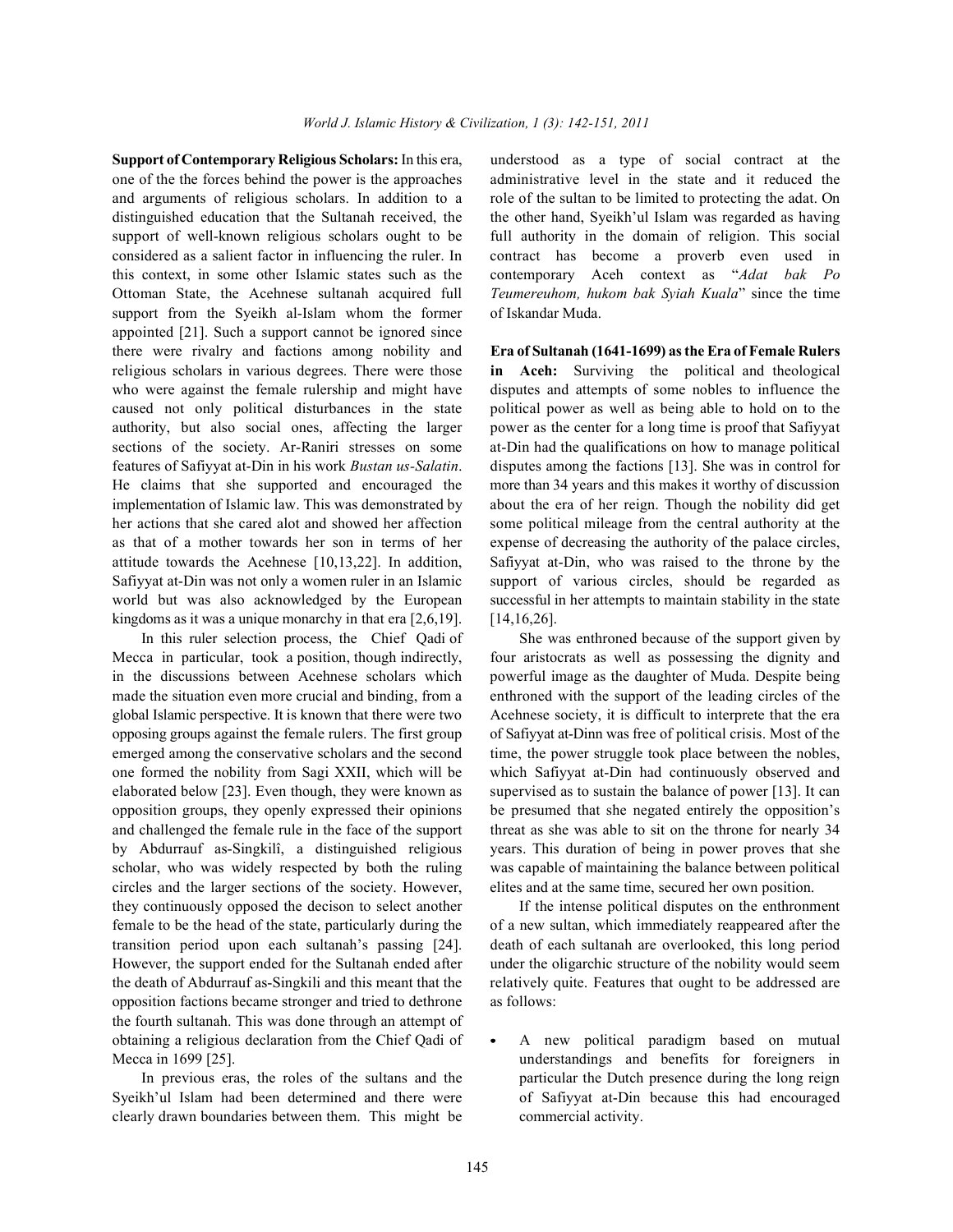- 
- political integration of the nobles among themselves, power. instead they were divided into factions. This is a The presence of the opposition groups has been during the internal disputes among the nobles [15]. Alam's reign.

a contradiction in terms of the era of the Sultanah focus of this communication between two factions began whereby, at that time, only male leaders had been to weaken. Federative administration in the three considered as the protector of adat. This contradiction settlements surrounding the center of the Sultanate, had appeared to be a new paradigm, not only in the state their own independent structure which was different rulership but also in the protection of tradition.With from each other. These structures were at the same regards to this, religious scholars did not give their time, relaying the expression of the opposition of credence solely to males but considered females as well wanting to become institutionalized. One of the driving [27]. The reason behind this crucial religion-political forces of the institutionalization of opposition was the tax decision seems to I ndicate that the religious scholars policy decreed by Nur Alam. This was needed due to did not find a capable male descendant within the the increasingly weakening political and military Aceh dynasty and they did not look for anyone out of the power and the impact of the economic downturn. dynastic structure. This type of tax collection is known as *hase rinjeun*

second sultanah, Noor Alam, was a major change in the criteria. In this sense, each year, the prosperous circles administrative structure. This change was not of a reform would pay 'one Ringgit', the poor ones '0.21 real. In other initiative that would possibly lead the sultanate to regain words, during the Sultanah's reign, a new source of its golden era. Under normal circumstances, attempts of revenue such as the implementation of the poll tax was change in the administrative structure infer some positive initiated in the face of economic reduction in developments, but these had caused more refractions in revenues [2]. the central power which embodied the personality of the sultan [13]. **Contribution to Malay Civilization:** This era during the

the champion for the centralization of state apparatus. [13,30].

Routine proceedings of current laws and the There is a reference in Bustan as-Salatin that Noor operation of state mechanism without any major Alam established this new administrative body under disruptions functioned well and this was continued the supervision of Syeikh al-Islam A bdurrauf [30]. during and after the reign of of the four Sultanah. A practical view might c laim that the establishment It is stressed that the above conditions concerning of this federal body was aimed at controlling the the oligarchic structure of the nobility might be opposition groups under each federal administration. misleading if rivalry among the nobility is It is true that the process of the leadership among the overlooked. It means that there is no discussion on Sagi initiated political competition against the central

very unique aspect of the period which allowed the known since the enthronement of the first sultanah. female rulers to become stronger by taking However, this politico-religious opposition structure advantage of the situation through the creation of acquired and institutionalized as a significant power in alliances with certain groups and pitted them against line with the formation of the Sagi regional administrative each others to guarantee their own political future body materialized during the second sultanah, Noor

**Institutionalizaton by Restructuring the State:** There was relations in a changing balance of power, since the The crucial development during the reign of the which means charging each person based on some Noor Alam established a center-periphery

Changes in the administrative structure that affected reign of the Sultanah is also known for creating a proper the hinterland were divided into three federative bodies environment for the development of a range of sociocalled sagi which were located near the capital city, cultural initiatives. For example, scholars of the Malay Bandar Aceh [28,29]. There are some various beliefs language and literature enjoyed the support of the among historians about, when this administrative change Sultanah and began to be more prolific day by day [31]. occurred. Snouck Hurgronje argues that this happened One of the significant works produced in period was Adat long before the period of the female Sultans [17]. Veltman, Aceh, which is known as the compilation of *sarakat* a Dutch researcher who is againt the claims felt that that which were given by the Sultans to distinguished nobles the administrative was in operation during Safiyyat at-Din due to their services to the sultanate and authoritized era [8,13]. He adds that this change could not have them to be in control of certain fields. Adat Aceh is also materialized during Iskandar Muda, since the sultan was regarded as the basics of Aceh administration and laws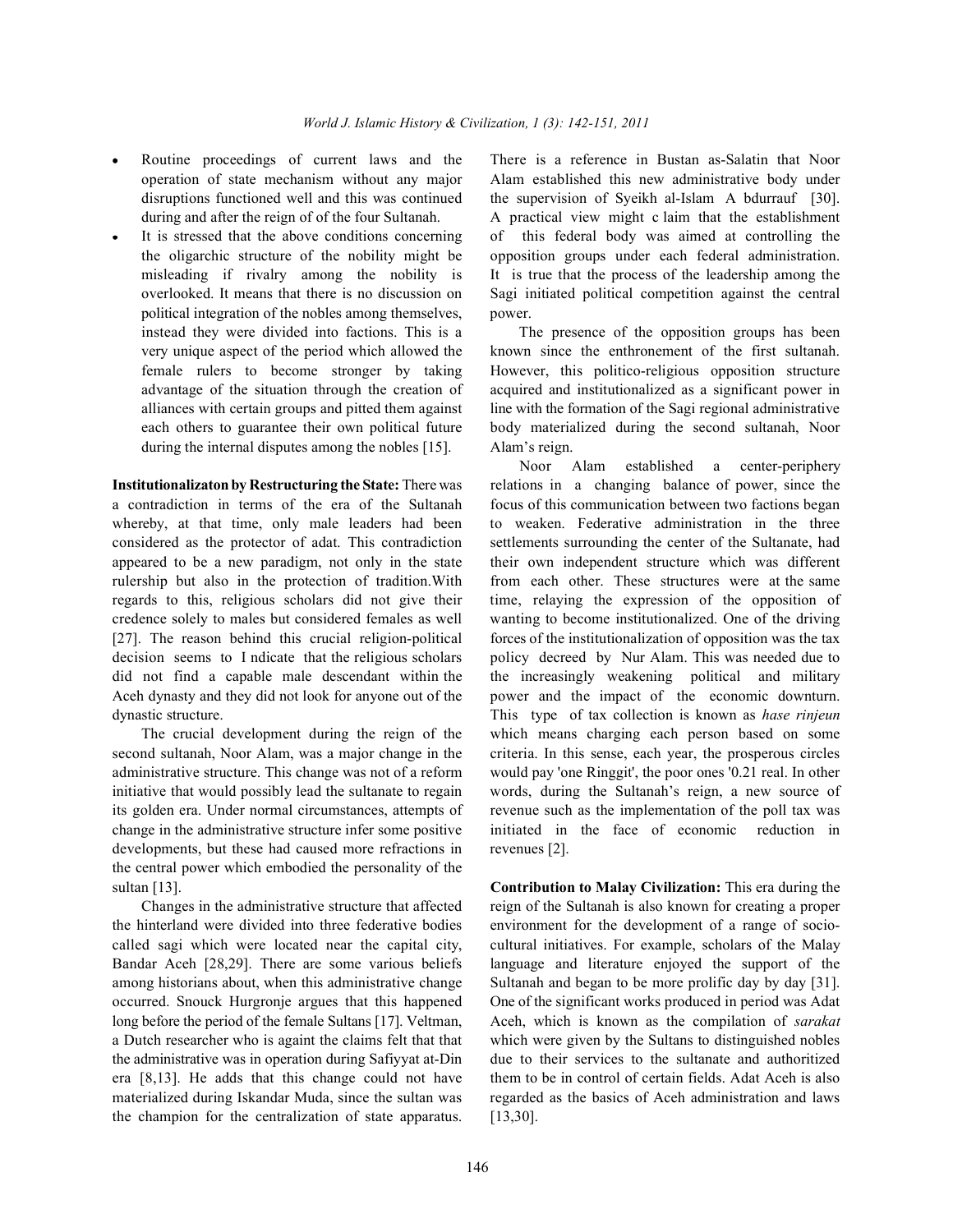write a book about figh dealing with common problems of rule; reflecting the diminishing economic power. the Muslims in Aceh society. At the same, he had In the political life of the Sultanate, oligargic structure translated a Hadith book called 'Erbain' into Malay provides a significant role for the nobility [13]. Though language [32,33]. she tried to reconstruct the administrative mechanism

paradigmatic change in state policies regarding foreign address the needs of the management of ports throughout policy and economic development when compared with the Western Aceh in 1660s. Under this new administration the founding fathers' era. Previously these aspects could initiatives, new positions such as clerk (kerkun), not be separated and were uniquely related each other. technician (penghulu dacing) and security (penghulu However, starting from the era of Safiyyat at-Din policy kawal) were created [35]. On the other hand, some change, these fields were differentiated from each other. differences in practice began to emerge in the state In this process, the Sultanah did not proceed nor organization as a result of these political power relations. encourage the same foreign policy as the one conducted This is particularly true of a council, which included and executed during the time of the founding fathers. If twelve prominent nobles who were given more authority the existing economic relations were led to continue, the [8,19]. These nobles were previously subject to the strict Aceh Sultanate would not escape decreasing its power in sanctions during the reign of Iskandar Muda but they the face of the Dutch military presence in the political and began to be dominant players mainly in the trade business economic domains. Internal unity was related to the in their respective regions. In particular, the nobles who original territory of Aceh located in the northern part of controlled the agricultural economy were becoming the Sumatra Island. External unity included the Malay stronger in the political domain and at the same time Peninsula and Minangkabau. This territorial delimitation began to be involved and getting more revenues from the was caused by either the new paradigm of the Sultanah or trade business [4,6]. The nobles in the political the expansion of western powers or both at the same time. settlements such as *mukim* and *nanggroe* gained Aceh first lost its sovereignty in the rich tin mining area autonomy and appeared to establish a new power of Perak, then its whole existence eroded in the Malay structure which led to the decentralization, inferring Peninsula. Not only did the Aceh lose all the economic implicitly of political as well as economic sharing. This existence in Malaya, but after a short while, it became development had a direct impact on the decentralization ineffective in the pepper-rich areas of Minangkabau, the process [8]. Western Sumatra and eventually lost all due to the The era of Safiyyat at-Din also witnessed a unique

**Attention to General Education:** Safiyatüddin as a Safiyyat at-Din made continuous efforts to structure resemblance of her ancestors provided a special place for the centralization of the government established by her Islamic education in her policies. She fully supported the father. Due to internal factors and developments and missionary activities of the scholars by sending a group finding solutions to political crisis, she seemed to be of scholars to disseminate Islamic education to Siam in under pressure to give away some of her rights and 1668. In addition, she funded some scholars to improve autonomy to the local authority, which led to detheir knowledge at distinguished Islamic learning centers centralization. This development itself reveals that the for them to produce samples of the works of Islamic power relations between the opposition groups became sciences [4,26]. radicalized, causing some significant changes to occur Safiyyat at-Din, just like her father Iskandar Muda, and restructuring to take place in the political domain dignified religious scholars and education. During her [13,23,34]. On the other hand, the contraction began and development years she was educated by distinguished the state gradually lost some of its territorial sovereignty, scholars and during her reign,she promoted the first,in the Malay Peninsula followed by the Sumatra implementation and propogation of Islamic law which Island, as seen in examples found in Johor and Pahang, supported the ulama to lead the society by exhibiting their these were the vassal regions of Aceh Sultanate that works and deeds in the name of the development of an regained their independence [8,34]. Such occurences had Islamic religious life [18]. In addition, Zakiatuddin as one led the sultanate to become more of a symbolic presence of the Sultanah in this review had asked as-Singkilî to rather than having the real power in the mid and long term

**Political Aspirations:** This era witnessed some innovations by creating official positions, particularly to founded mainly by her father, she introduced some

monopoly tactics of the Dutch [13,14]. representative institution, established under the name of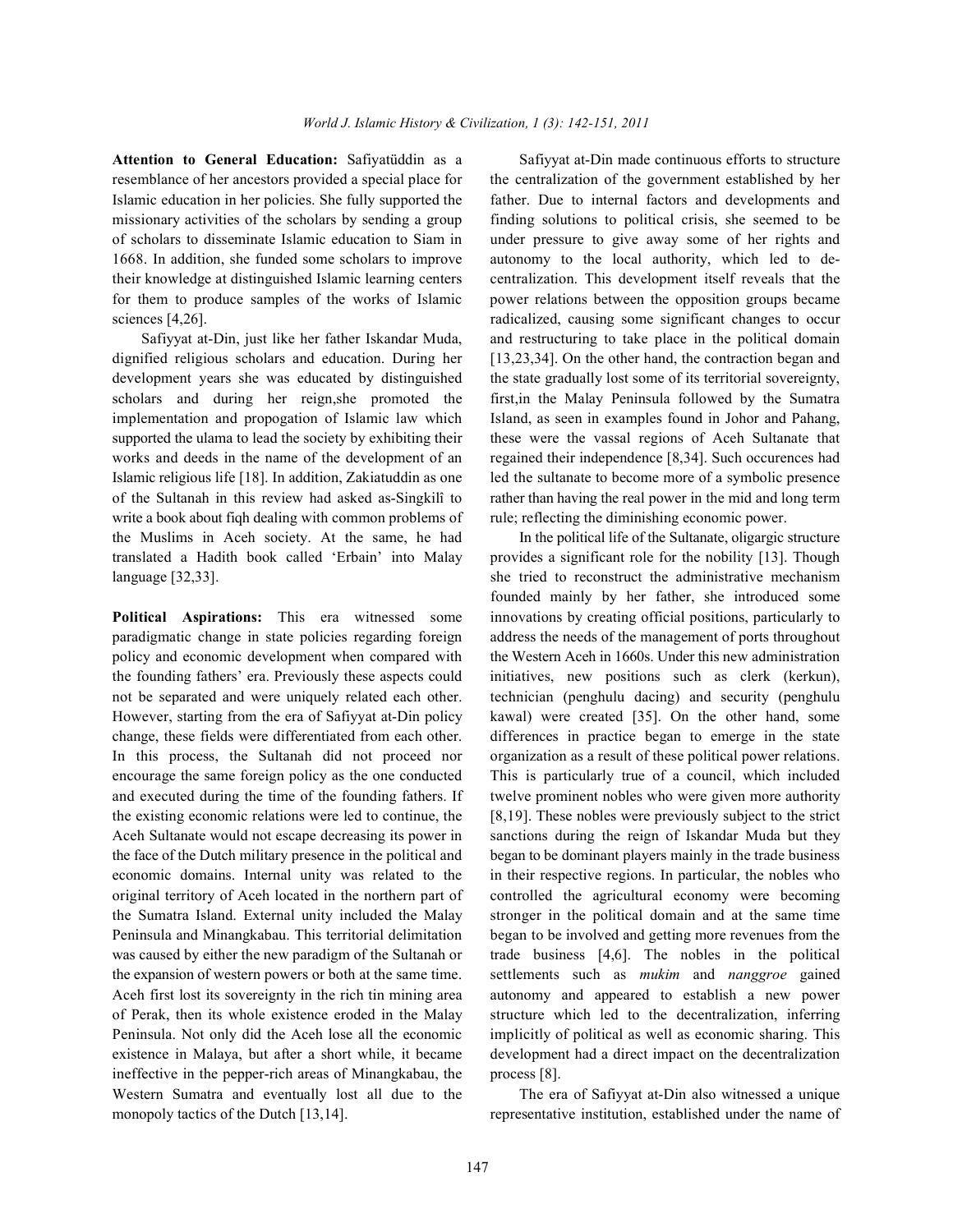People's Assembly (*Majelis Mahkamah Rakyat*) which sultans, preserves a tradition of political gold struck coins was headed by the Syeikh al-Islam. It included one that were made in her own name. They were 17 carat and member from each mukim in Aceh Besar which was the 13 mm gold coins whereby on one side of the dirham was nearest political settlement around the captial city. A 12:55 gram itself and the other side, the seal of Shah striking feature of this parliament is seen because it had a Inayat who was was the previous sultan. After ten-year total of 73 members and 17 of them were women reign, Zakiatuddin passed away on 3 October 1688 (8 Dhu [2,7,15,19,27,30,]. Sultanah Safiyatüddin, though, did not al-Hijja 1098) [7,15,37]. lose her political power totally during this process, but the gradually increasing efforts of her competitors and her **Religious Implimentation as a State Policy:** At the relatively alienation from the state administration due to beginning of the 17th century, Aceh was known as her being aged caused the aforementioned developments. Serambi Mekkah due to reasons of the implementation of

completely her authority to a council comprising twelve its practices. This seemed to be the tradition as special orang kaya and she became a symbolic power. During her efforts were made by the Sultanah to preserve Islam reign,, the political opposition movement against the within the ruling system. Islamization of the state was Sultanah was gaining momentum. The opposition encouraged by making various efforts including Islam challenged the authority of the Sultanah by burning parts being the role model for the people of Acheh. of the palace (Dar al-Dunia) including the significant Furthermore, Nureddin Ar-Ranirî mentions in his renown education center of Bait ar-Rahman Mosque and its book *Bustan as-Salatin* that Safiyyat at-Din was a pious library in 1677 [13]. sultanah and made great efforts to implement Islamic laws

opposition movement in Aceh politics took external after the death of his protector, Iskandar Sani, he was measure to hinder the sovereignty of the Sultanah by appointed as Syeikh al-Islam [19,32,38,39]. This corresponding with the Ameer of Mecca. Their insistence appointment is significant as a distinguished ulama's resulted in an envoy form Mecca visiting Aceh. This position would not only be raised to become the religious unique experience ought to be taken into consideration leader of the sultanate but also had a political role and this and analysized from various aspects with regards to is seen as a direct impact of the enthronment of Safiyyat Islamic history. This visit was very crucial because the at-Din. To show the relations between the ulama and the third Sultanah personally welcomed and met the envoys, Sultanah, Ar-Raniri wrote a book on the matter entitled Sheriff Husein and Ibrahim from Mecca. The education of *Hidayat al'Iman bi Fadhli'l Mannan* based on the the sultanah during their young ages gave her the skills request of Safiyyat at-Din [7]. of being being able to challenge the exceptional political Abdurrauf as-Singkilî's long term visit to improve his developments including the Meccan envoy. By religious education in Arabia was initiated by the conversing with the envoy in Arabic language, it seemed Sultanah, Safiyyat at-Din [2]. After studying for nineteen she might have changed the prejudicial convictions of the years, he was invited back to Aceh by Safiyyat at-Din to guests, since, they were invited by the opposition group. take the position of Syeikh al-Islam [18,19,27,4240]. The Besides this, the Sultanah presented precious gifts such existence of Abdurrauf in Aceh was a direct influence of as camphor and gold materials, to be used in the Kaaba, Islam on the political stabilitiy in the Sultanate. Masjid Nabi in Madina and the Ameer of Mecca. These Throughout these years, the opposition circles, presents must be seen as evidence that the Sultanah had particularly, the wahdat al-vucud movement increased its political affiliations with the Ameer of Mecca [15]. criticisms of the ruling power. In this matter, Abdurrauf,

is that each of them legitimized her reign by minting gold was a moderate who chose neither the wahdat al'vucud coins after being enthroned. Historically, minting coin was nor the orthodox beliefs of Ar-Ranirî which threatened the one of the official tools which proved the sovereignty of stability and social peace of the state. It is known that the rulers, in domestic governance and in international Abdurrauf justified the enthronement of female rulers circles. Nur Alam minted coins which were 17 carats and [39,40]. His indirect support for female rulers was inferred 0.59 grams with her name written on one side by his ideas regarding arbitration that did not include [7,8,15,32,33]. Zakiatuddin Sultan Shah, just like other gender criteria. In addition, he defined the government as

Noor Alam, the second sultanah, handed over Islamic law and its people's strong affiliation to Islam and During the third sultanah's reign, Zakiatuddin, the in the state [22]. Though Ar-Raniri just stayed a few years

One other significant issue during the sultanah reign, succeeded in settling the socio-political problems as he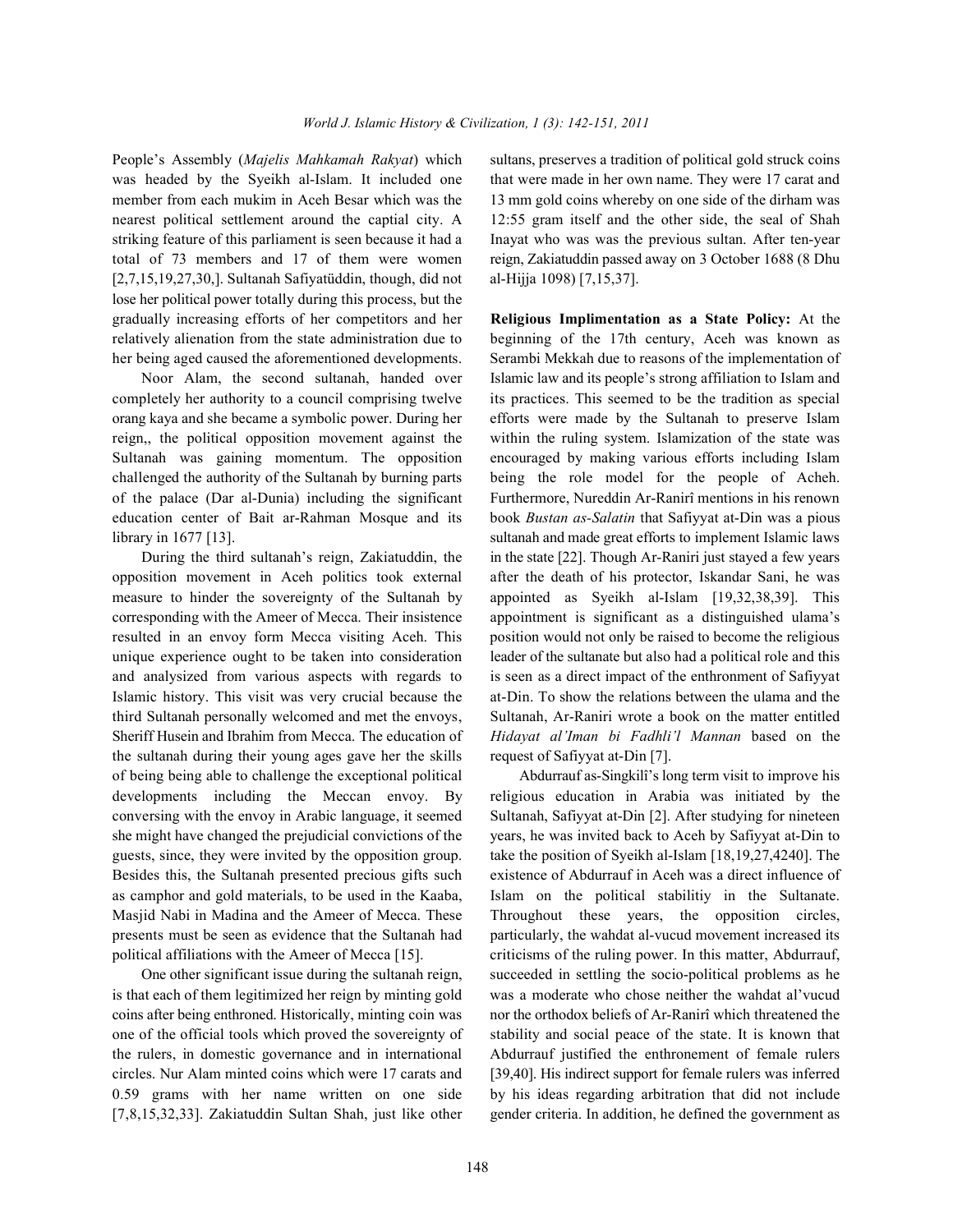khalifah who tried to implement Islamic laws in the regions who became autonomous in the trade business. country [22]. They acquired economic power from their interactions

As-Singkilî, like his precedessor Ar-Ranirî, was with foreign elements in the region [46]. requested to write books by Safiyyat at-Din. For instance, This era strikingly proves that the efforts of the in the year 1663, Singkili wrote a jurisprudence book sultanah saved the state from degradation and division in entitled *Mir'at al Tullab fi Tashil Ma'rifat ahkam al-* the form of having various separate city states and that *syar'iyyah li al-malik al-wahhab*'. Abdurrauf mentions they had taken care of the balance of power among the in the introduction of the book that he wrote Mir'at al nobility. The fact that these Sultanahs had exceptional Tullab at the request of Safiyyat at-Din [20,31,43,44]. This educational backgrounds and almost all of them gave book is the first work in its field to provide solutions as priority to the development of an Islamic civilization as practical ways of adopting an Islamic way of life across stated in the Malay publications by respected religious the Malay world. scholars. Many of these scholars were sent overseas to

be identified as a unique period in the history of the as the Dutch. Sultanate of Aceh Darussalam. The sultanah reigned the throne of Aceh successively for a number of glorious **REFERENCES** years, even though they were challenged in almost all aspects of politics. Then, the sultanate tried to maintain 1. Smith. H.S., 1997. Aceh -Art and Culture-, Kuala the social cohesion as much as possible and save the Lumpur: Oxford University Press, pp: 8. country against the continual threat of the newly 2. Zainuddin, H.M., 1966. Srikandi Atjeh, Medan: developing presence and expansion of the Dutch in the Penerbit Pustaka Iskandar Muda, pp: 55. region. In this context, the Sultanah should be regarded as 3. Siapno, J.A., 2002. Gender, Islam, Nationalism and the During this period, the sultanah had qualifications and Resistance, Routledge Curzon, pp: 51. beyond the traditional education, as the basis of their 4. Kheng, C.B., 1993. Power Behind the Throne: The education was to have the ability to rule a country. The Role of Queens and Court Ladies in Malay History. fact was, as female rulers in an Islamic state, certain Journal of the Malaysian Branch of the Royal Asiatic factors such as gaining the support of high-ranking Society", Vol. 66 Part 1, no. 264, p. 7. nobles and distinguished religious scholars were crucial 5. Bastin, J., 1961. Essays on Indonesian and Malayan in sustaining and retaining the power to rule. The History, Singapore: Eastern University Press, pp: 144. Sultanah strived hard to protect the country from being 6. Hing, L.K., 1995. The Sultanate Of Aceh -Relation divided and persevered to keep a balance among the with the British 1760-1824, Kuala Lumpur: South East disputed factions in the capital and vicinity. Although Asian Historical Monograph, Oxford University they were not allowed to be involved in military expansion Press, pp: 16. in the region, but, they prioritized in terms of retaining 7. Hasjmy, A., 1977. 59 Tahun Aceh Merdeka, Jakarta: peaceful relationships with foreign elements in the region. Penerbit Bulan Bintang, pp: 202-3. In terms of political and militarily success, this period 8. Auni, L., 1993. The Decline of the Islamic Empire in might be regarded as a a peiod of degradation leading to Aceh (1641-1699), Montreal: Institute of Islamic a decline of power among the rulers [45]. Studies McGill University, pp: 82.

periphery was due to the restless desire of the nobility to Ilmu-Ilmu Sosial, pp: 19.

a type of khilafah and described Safiyyat at-Din as a be in control, particularly, the nobility in the interior

**CONCLUSION** Islamic sciences by the Sultanah. At the same time, as The era of the Sultanah (1641-1699) is noteworthy to having bilateral relations with foreign components such study in Islamic centers to improve their knowledge in rulers of the state, they also made the effort to continue

- 
- 
- the saviour of the state from wracking with conflict. State in Aceh: The Paradox of Power, Co-optation
	-
	-
	-
	-
	-
- These women had the ruling power as sultans for 9. Lamnyong, T.A., 1976. Adat Aceh, Manuscript nearly sixty years but the nobility gradually appeared to India Office Library in Verhandelingen van het have acquired the power by being the ruling elite behind Koninklijk Instituut voor Taal-, Land-, en the scene as to decide on who would be enthroned or Velkendunde. Jilid XXIV, Gravenhage:Martinus dethroned. This power transfer from the center to the Nijhoff, 1958, Aceh: Pusat Latihan Penelitian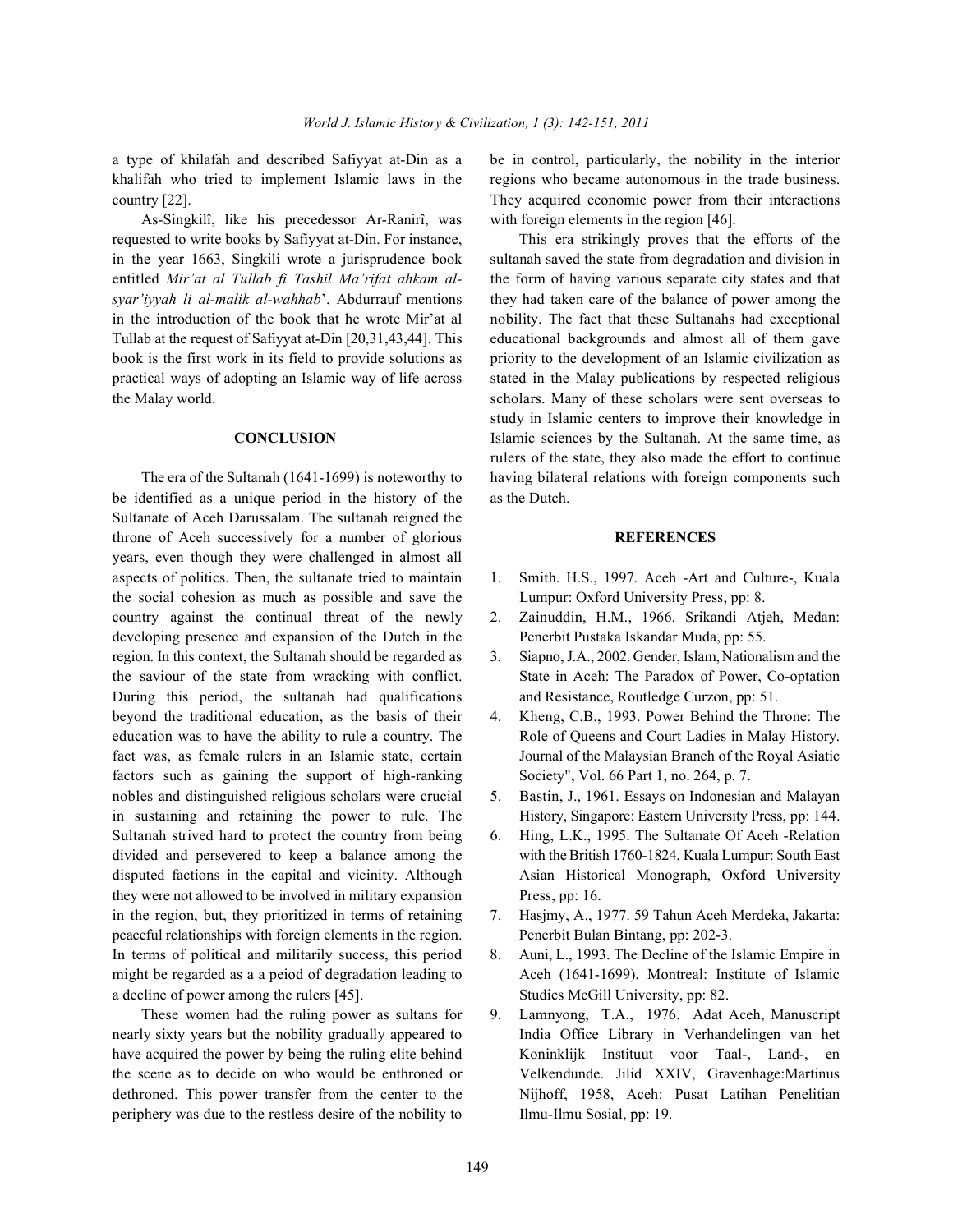- di-susun: Teuku Iskandar, Kuala Lumpur: Dewan Bahasa Dan Pustaka, pp: 26.
- 11. Tate, D.J.M., 1977. The Making of Modern South-East Asia, Vol 1, Kuala Lumpur: Oxford University Press, Revised Edition, pp: 226.
- 12. Reid, A., 1988. Southeast Asia in the Age of Commerce 1450-1680, Volume Two: The Lands below the Winds, Yale University Press, pp: 265.
- 13. Takeshi, I., 1984. The World of the Adat Aceh: A Historical Study of the Sultanate of Aceh, PhD Dissertation, Australian National University, pp: 103. (Not: Taj us-Salatin, was written by Bukhari al-Jauhari during the era of al-Mukammil (1603) in Aceh.
- 14. Al-Jauhari,B., 2001. Taj'al-Salatin: Mahkota Raja-raja, Johor Bahru: Yayasan Warisan Johor, pp: 10-139.
- 15. Ali, A., 1978. "Wanita Aceh Sepanjang Sejarah", In Bahan-Bahan Seminar Sejarah Masuk Dan Berkembangnya Islam di Daerah Istimewa Aceh, 10-16 Temmuz, Banda Aceh, pp: 9.
- 16. Thaib, L., 2002. Acheh's Case -A Historical Study of the National Movement For the Independence of Acheh-Sumatra-, University of Malaya Press, pp: 58.
- 17. Hurgronje, S., 1906. The Acehnese, Tr.: A.W. S. O'Sullivan, Vol. 1, Leiden: E. J. Brill, pp: 90.
- 18. Said, H.M., 1981. Aceh Sepanjang Abad, PT, Percetakan dan Penerbitan Waspada Medan, p. 414;
- 19. Sufi, R., 1994. "Sultanah Safituddin Syah", Sofyan, Ismail; Basry M. Hasan; Alfian T. Ibrahim, (ed), Wanita Utama Nusantara -Prominent Women In The Glimpse of History, Jakarta: Jayakarta Agung Offset, pp: 43, 46.
- 20. Tichelman, H.G.L., 1978. Sebuah Sarakata Kerajaan Aceh, Tr.: Aboe Bakar, Banda Aceh: Pusat Dokumentasi Dan Informasi Aceh, pp: 3-4.
- 21. Kunt, M., 1984 "The Later Muslim Empires: Ottomans, Safavids, Mughals", Kelly, Marjorie (ed.), Islam: The Religious and Political Life of a World Community, New York: Praeger, pp: 128.
- 22. Hadi, A., 2004. "A Controversy On Female Rule in Aceh", IHYA ULUM al-DIN -International J., 6(1): 7.
- 23. For the establishment of Sagi. See: Anthony Reid (2005), An Indonesian Frontier: Acehnese and Other Histories of Sumatra, Singapore: Singapore University Press, pp: 108.)
- 24. Reid, A., 1995. Witnesses to Sumatra -A Travellers' Anthology-, Kuala Lumpur: Oxford University Press, pp: 51.
- 10. Ar-Ranirî, N., 1966. Bustanu's-Salatin Bab II, Fasal 13, 25. Jusoh, Y. and K.A. Jasmi, 2008. The Rules of Kings (Majlis Aceh), Johor Bahru: Universiti Teknologi Malaysia, pp: 21.
	- 26. Lombard, D., 2007. Kerajaan Aceh Zaman Sultan Iskandar Muda (1607-1636), Tr.: Winarsih Arifin, Jakarta: KPG (Kepustakaan Populer Gramedia) Forum, II. Edition, pp: 115.
	- 27. Hasjmy, A., 1990. Sejarah Kebudayaan Islam di Indonesia, Jakarta: Bulan Bintang, pp: 210.
	- 28. Van Langen, K.F.H., 2002. Susunan Pemerintahan Aceh Semasa Kesultanan, Tr.: Aboe Bakar, Banda Aceh: Pusat Dokumentasi dan Dokumen Informasi Aceh, pp: 14.
	- 29. Harun, R. and T.R.M.A. Gani, 1985. Adat Aceh, (Dialihaksarakan), Jakarta: Departemen Pendidikan dan Kebudayaan Proyek Penerbitan Buku Sastra Indonesia dan Daerah, pp: 29.
	- 30. Abdullah, T., 2006. Sejarah dan Dialog Peradaban, Lembaga Ilmu Pengetahuan Indonesia, Jakarta: LIPI Press, pp: 255.
	- 31. Rasyid, M., 2001. Ratu Tajul Alam Safiyyat at-Din Syah Pemimpin Kerajaan Aceh Abad Ke-17 (1641-1675), CV. Tarity Samudre Berlian, pp: 66.
	- 32. Riddell, P.G., 2006. "Aceh in the Sixteenth and seventeenth Centuries: Serambi Mekkah and Identity", Reid, Anthony (ed.), Verandah Of Violence -The Background to the Aceh Problem-, Singapore: Singapore University Press, pp: 46.
	- 33. Djajadiningrat, R.H., 1982. Kesultanan Aceh, (Tr: Teuku Hamid, Departemen Pendidikan dan Kebudayaan Proyek Pengembangan Permuseuman Daerah Istimewa Aceh, pp: 59.
	- 34. Hall, D.G.E., 1976. A History of South-East Asia, Third Edition, London: The Macmillan Press Ltd. pp. 348-9.
	- 35. Kathirithamby-Wells, J., 1993. "Restraints on the Development of Merchant Capitalism in Southeast Asia before c. 1800", Reid, Anthony (ed), Southeast Asia in the Early Modern Era, Ithaca: Cornell University Press, pp. 131.
	- 36. Rifai, N., 1993. Muslim Women In Indonesia's politics: An Historical Examination of the Political Career of Aisyah Aminy, Institute of Islamic Studies, Canada: McGill University Montreal, pp: 19.
	- 37. Sufi, R. and M.G. Ismail, n.d. "Ratu Nurul Alam, Inayat Syah dan Kamalat Syah", pp: 69.
	- 38. Fathurahman, O., 2008. Tarekat Syattariyah di Minangkabau: Teks dan Konteks, Prenada Media Group, Ecole française d'Extreme-Orient, KITLV-Jakarta, pp: 28.